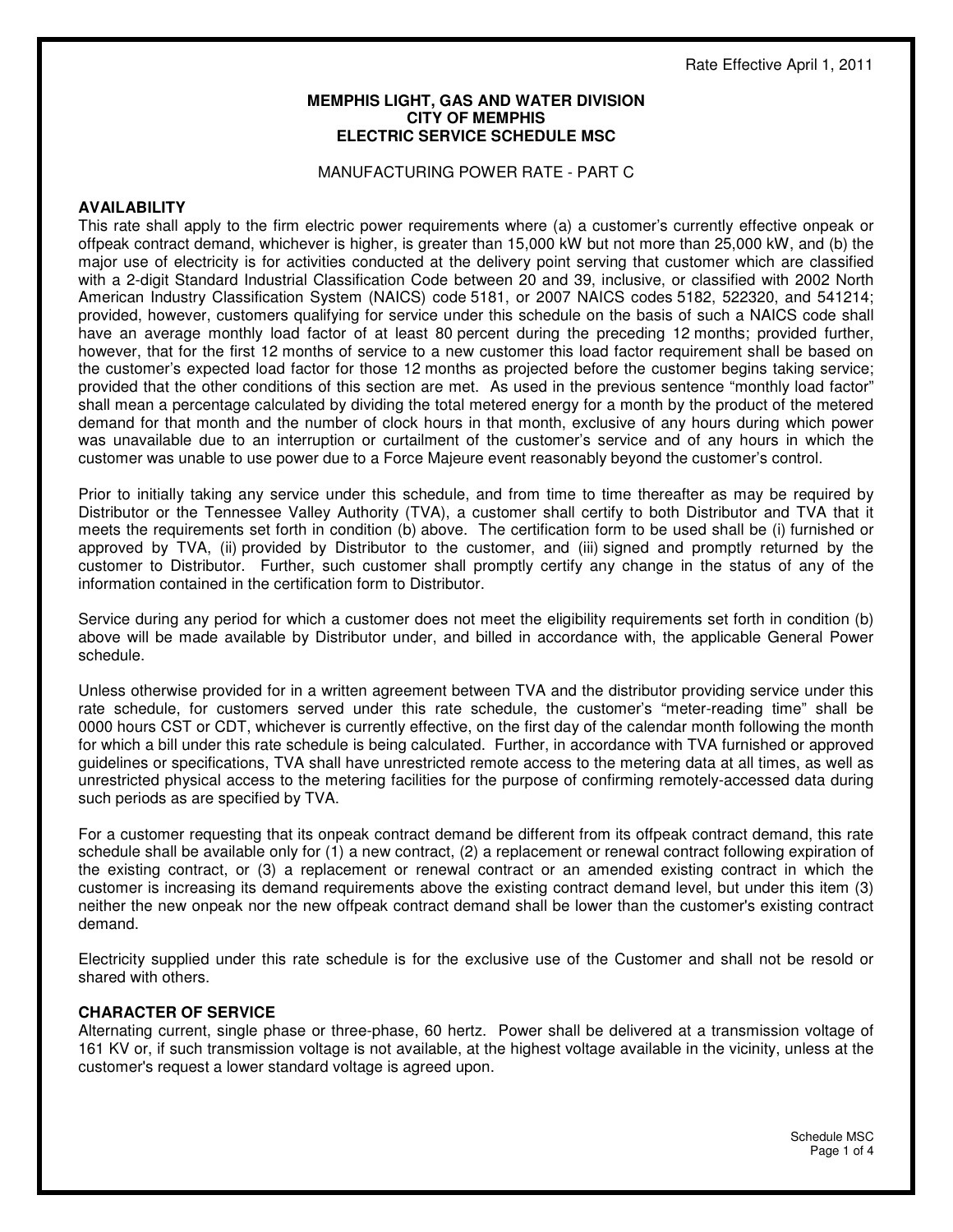## **BASE CHARGES**

|                                                                                                                                          | Summer     | Winter      | Transition  |
|------------------------------------------------------------------------------------------------------------------------------------------|------------|-------------|-------------|
| Customer charge per delivery point per month:                                                                                            | \$1,500.00 | \$1,500.00  | \$1,500.00  |
| TVA Administrative charge per delivery point per month:                                                                                  | \$350.00   | \$350.00    | \$350.00    |
| On-peak per kW of billing demand charges per month:                                                                                      | \$15.81    | \$8.92      |             |
| Off-peak per kW of billing demand charges per month:                                                                                     | \$3.73     | \$3.73      | \$3.73      |
| Excess per kW charge per month by which billing demand<br>exceeds meter demand:                                                          | \$15.81    | \$8.92      | \$3.73      |
|                                                                                                                                          |            |             |             |
| On-peak per kWh energy charge:                                                                                                           | \$0.05744  | \$0.02765   |             |
| First 425 hours use of maximum metered demand multiplied<br>by the ratio of offpeak energy to total energy rate per kWh:                 | \$0.02324  | \$0.02324   | \$0.02324   |
| hours use of maximum metered demand<br>Next 195<br>multiplied by the ratio of offpeak energy to total energy rate<br>per kWh:            | \$0.00514  | \$0.00514   | \$0.00514   |
| Hours use of maximum metered demand in excess of 620<br>hours multiplied by the ratio of offpeak energy to total<br>energy rate per kWh: | -\$0.01023 | $-$0.01023$ | $-$0.01023$ |

## **TENNESSEE VALLEY AUTHORITY FUEL COST AND PURCHASED POWER ADJUSTMENT RIDER**

The above rates are subject to adjustment under the provisions of the Tennessee Valley Authority Fuel Cost and Purchased Power Adjustment Rider.

## **ADJUSTMENT**

The base demand and energy charges shall be increased or decreased in accordance with the current Adjustment Addendum published by TVA. (In addition, such charges shall be increased or decreased to correspond to increases or decreases determined by TVA in the value of the hydro generation benefit allocated to residential customers.)

## **DETERMINATION OF SEASONAL PERIODS**

Summer Period shall mean the June, July, August, and September billing months. Winter Period shall mean the December, January, February, and March billing months. Transition Period shall mean the April, May, October, and November billing months.

## **DETERMINATION OF ONPEAK AND OFFPEAK HOURS**

Except for Saturdays and Sundays and the weekdays that are observed as Federal holidays for New Year's Day, Memorial Day, Independence Day, Labor Day, Thanksgiving Day, and Christmas Day, onpeak hours for each day shall be from 1 p.m. to 7 p.m. during the Summer Period and from 4 a.m. to 10 a.m. during the Winter Period. For the Summer Period and the Winter Period, all other hours of each day that are not otherwise defined as onpeak hours and all hours of such excepted days shall be offpeak hours. For the Transition Period, all hours shall be offpeak hours. Such times shall be Central Standard Time or Central Daylight Time, whichever is then in effect. Said onpeak and offpeak hours are subject to change by TVA. In the event TVA determines that such changed onpeak and offpeak hours are appropriate, it shall so notify Division at least 12 months prior to the effective date of such changed hours, and Division shall promptly notify customer.

#### **DETERMINATION OF ONPEAK AND OFFPEAK DEMANDS, MAXIMUM METERED DEMAND, AND ENERGY AMOUNTS**

The onpeak and offpeak kWh for any month shall be the energy amounts taken during the respective hours of the month designated under this rate schedule as onpeak and offpeak hours; provided, however, that notwithstanding the metered energy amount, the offpeak energy for any month shall in no case be less than the product of (1) the offpeak billing demand as calculated in the last sentence of the paragraph below and (2) 110 hours (reflecting a 15 percent load factor applied to the average number of hours in a month).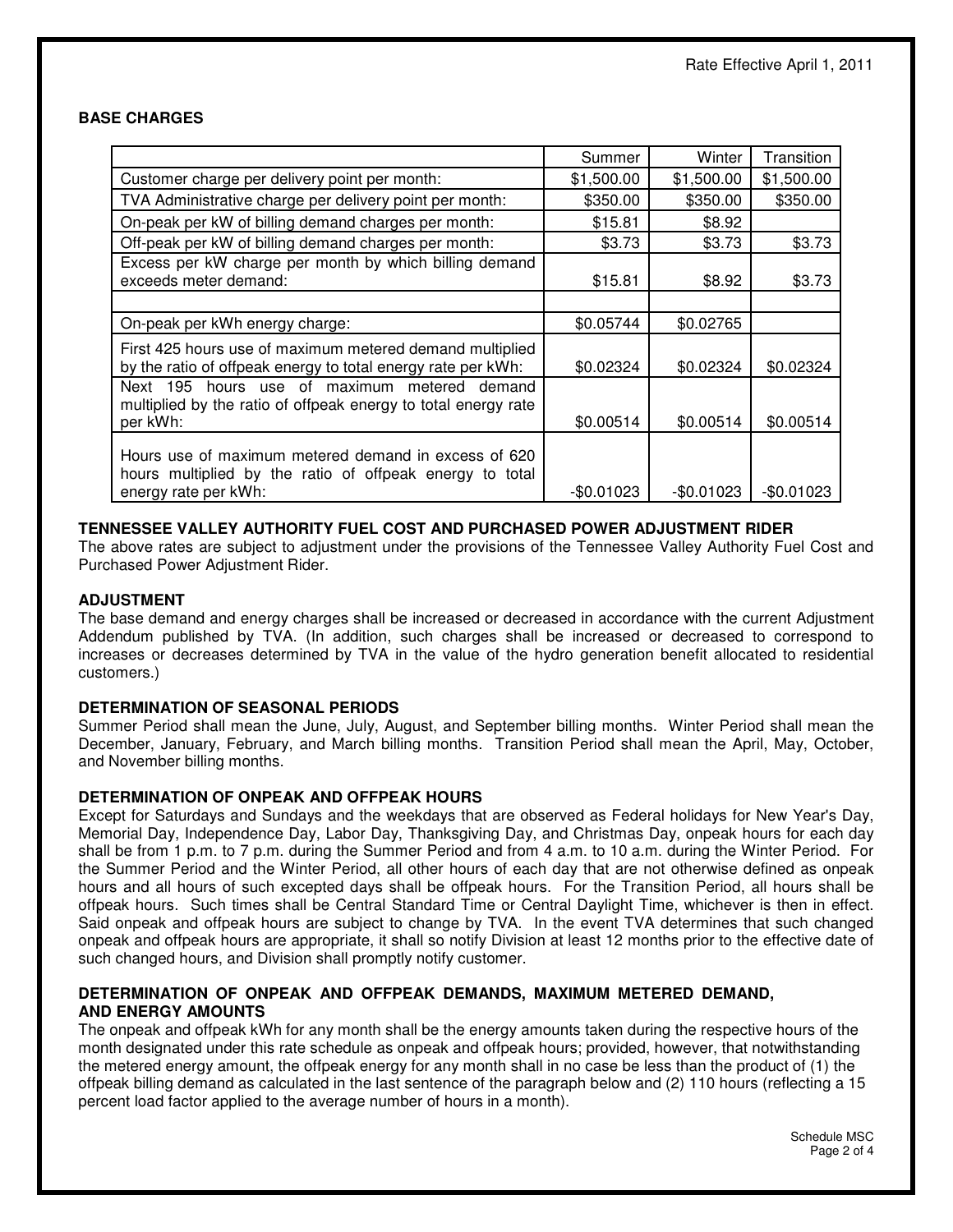Distributor shall meter the onpeak and offpeak demands in kW of all customers taking service under this rate schedule. The onpeak metered demand and offpeak metered demand for any month shall be determined separately for the respective hours of the month designated under this rate schedule as onpeak and offpeak hours and in each case shall be the highest average during any 30-consecutive-minute period beginning or ending on a clock hour of the month of the load metered in kW, and, except as provided below in this section, such amounts shall be used as the onpeak and offpeak billing demands. The maximum metered demand for any month shall be the higher of (1) the highest onpeak metered demand in the month or (2) the highest offpeak metered demand in the month. The onpeak billing demand shall in no case be less than the sum of (1) 30 percent of the first 5,000 kW, (2) 40 percent of the next 20,000 kW, and (3) 50 percent of any kW in excess of 25,000 kW of the higher of the currently effective onpeak contract demand or the highest onpeak billing demand established during the preceding 12 months. The offpeak billing demand shall in no case be less than the sum of (1) 30 percent of the first 5,000 kW, (2) 40 percent of the next 20,000 kW, and (3) 50 percent of any kW in excess of 25,000 kW of the higher of the currently effective offpeak contract demand or the highest offpeak billing demand established during the preceding 12 months.

# **FACILITIES RENTAL CHARGE**

There shall be no facilities rental charge under this rate schedule for delivery at bulk transmission voltage levels of 161 kV or higher.

For delivery at less than 161 kV, there shall be added to the customer's bill a facilities rental charge. This charge shall be \$.38 per kW per month except for delivery at voltages below 46 kV, in which case the charge shall be \$.97 per kW per month for the first 10,000 kW and \$.76 per kW per month for the excess over 10,000 kW. Such charge shall be applied to the highest of (1) the highest onpeak or offpeak billing demand established during the latest 12 consecutive-month period, (2) the customer's currently effective onpeak contract demand, or (3) the customer's currently effective offpeak contract demand and shall be in addition to all other charges under this rate schedule, including minimum bill charges.

## **REACTIVE DEMAND CHARGES**

If the reactive demand (in kVAR) is lagging during the 30-consecutive-minute period beginning or ending on a clock hour of the month in which the customer's highest metered demand occurs, there shall be added to the customer's bill a reactive charge of \$1.45 per kVAR of the amount, if any, by which the reactive demand exceeds 33 percent of such metered demand. If the reactive demand (in kVAR) is leading during the 30 consecutive minute period beginning or ending on a clock hour of the month in which the customer's lowest metered demand (excluding any metered demands which are less than 25 percent of the highest metered demand) occurs, there shall be added to the customer's bill a reactive charge of \$1.14 per kVAR of the amount of reactive demand. Such charges shall be in addition to all other charges under this rate schedule, including minimum bill charges.

## **MINIMUM MONTHLY BILL**

The monthly bill under this rate schedule, excluding any facilities rental charges and any reactive charges, shall not be less than the sum of (1) the base customer charge, (2) the portion of the base demand charge, as adjusted, (but excluding the additional portion thereof applicable to excess of billing demand over contract demand) applicable to onpeak billing demand applied to the customer's onpeak billing demand, (3) the portion of the base demand charge, as adjusted, (but excluding the additional portion thereof applicable to excess of billing demand over contract demand) applicable to any excess of offpeak over onpeak billing demand applied to the amount, if any, by which the customer's offpeak billing demand exceeds its onpeak billing demand, (4) the base onpeak energy charge, as adjusted, applied to the customer's onpeak energy takings, and (5) the base offpeak energy charge, as adjusted, applied to the higher of customer's actual offpeak energy takings or the minimum offpeak energy takings amount provided for in the first paragraph of the section of this rate schedule entitled "Determination of Onpeak and Offpeak Demands, Maximum Metered Demand, and Energy Amounts".

Division may require minimum bills higher than those stated above.

## **CONTRACT REQUIREMENT**

Division shall require contracts for all service provided under this rate schedule. The contract shall be for an initial term of at least 5 years and any renewals or extensions of the initial contract shall be for a term of at least 5 years; after 10 years of service, any such contract for the renewal or extension of service may provide for termination